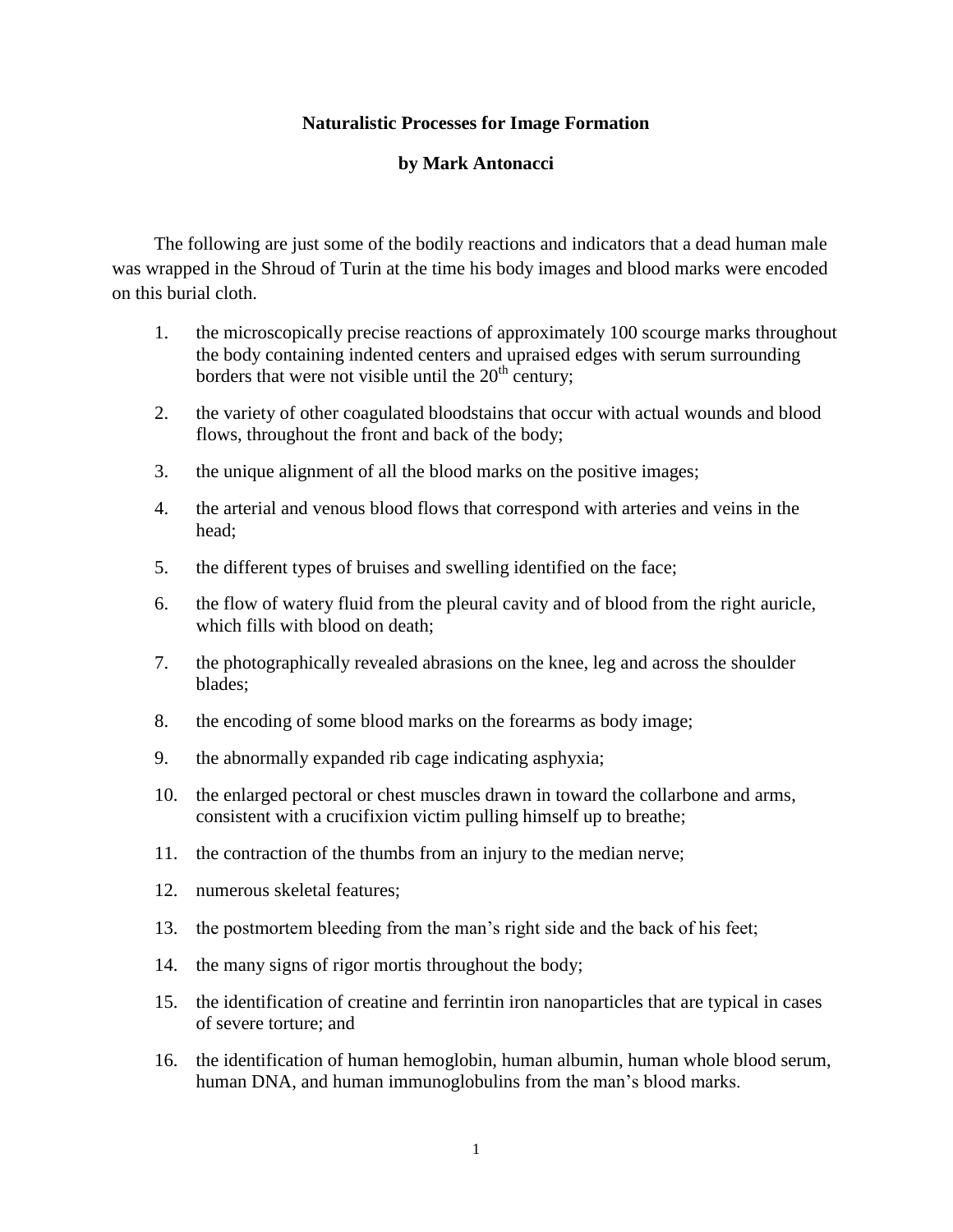The nearly unanimous conclusion of pathologists, physicians and anatomists who have studied the Shroud since the beginning of the  $20<sup>th</sup>$  century also concludes this cloth wrapped a dead human body.



If a medieval forger were to encode and align all of these features throughout the fulllength, front and back images of a dead human body as precisely and realistically as those seen on the Shroud's positive images, he could only have done this with a human body. If a forger was going to encode the Shroud's blood marks with human hemoglobin, human albumin, human DNA and human immunoglobulins, along with human whole blood serum at their various borders, then he'd have to also use human blood on this human body.

Notice that the blood marks are uniquely aligned on the man's positive images, and *not* his negative images. The positive body images show us how the man appeared as he laid wrapped in the Shroud at the time of the image encoding event. For these and other reasons, it means that the human blood marks on the Shroud had to have been inflicted upon, and had to have formed and flowed on, the human body wrapped in the Shroud.

Naturalistic processes for image formation can obviously meet these prerequisite conditions much better than artistic processes. However, no naturalistic method has ever succeeded or come close to encoding all of the features found on the Shroud's full-length body images or their 130 blood marks. These include processes or methods with a wide range of naturalistic materials and conditions that have been proposed since 1902. In general, while artistic methods also fail, they generally do a better job at attempting to duplicate the Shroud's body images than do the naturalistic methods. (No artistic or naturalistic method has come close to duplicating the blood marks on the Shroud.)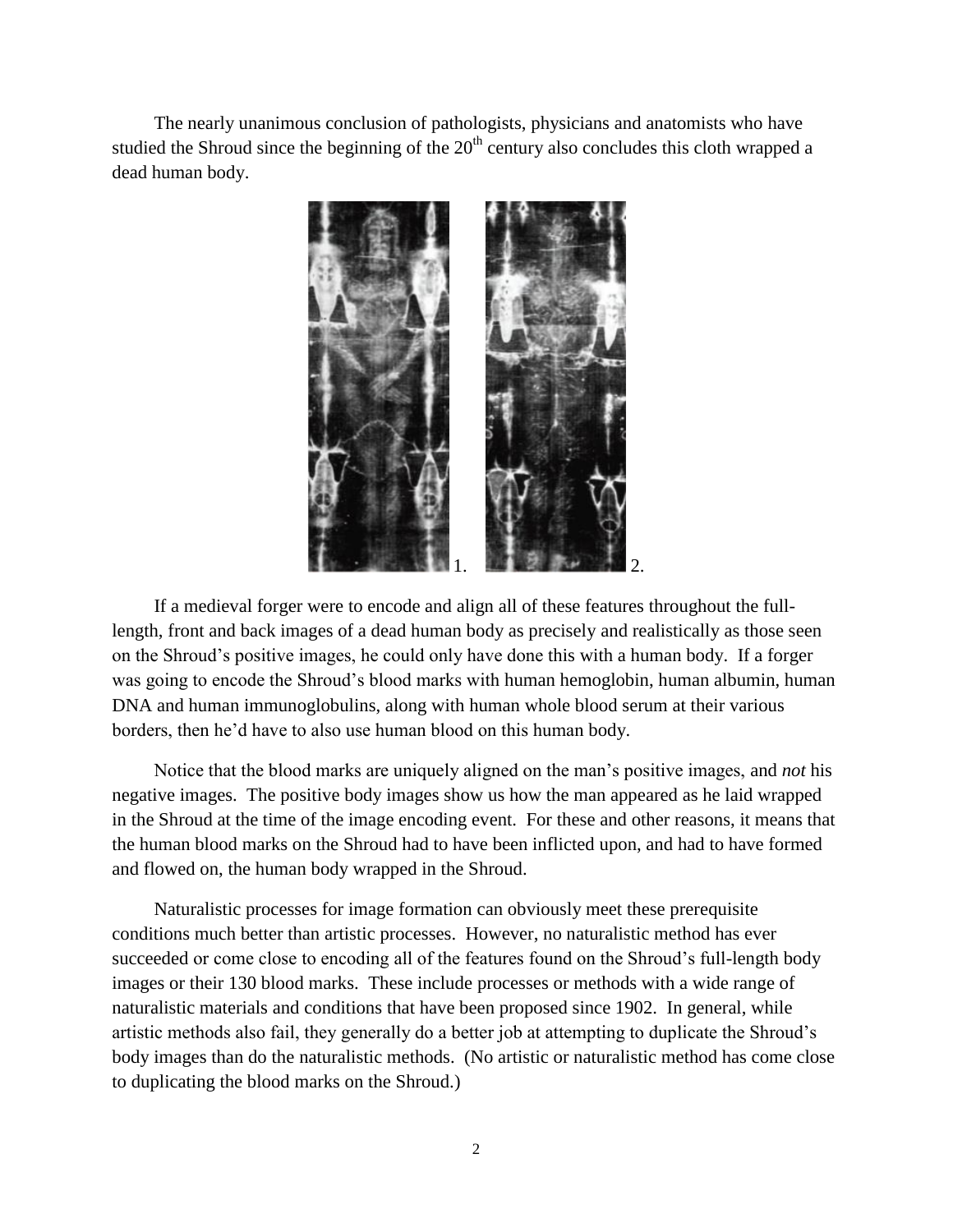I have studied most or all of the naturalistic methods proposed to account for the Shroud's body images or blood marks over the last 115 years. Most of these are discussed in my 2000 book, *The Resurrection of The Shroud*, or my recent book, *Test The Shroud*. 1 All of these methods have failed in numerous ways. While I do discuss and analyze the shortcomings of these methods, the reader only has to look at the results of these efforts to recognize that they fall well short of duplicating the Shroud's body images and pristine blood marks with all their numerous features.

Think of the millions of people that have been bloodied and/or buried under a variety of circumstances and covered with shrouds, blankets, sheets, shirts, jackets, soldiers' uniforms, bandages, etc.; yet none have been known to have left any images approaching the full-length, frontal and dorsal body images on the Shroud or their corresponding 130 blood marks. These conclusions apply with both live or dead bodies.

Nuclear engineer, Robert Rucker, is fond of asking audiences how many of them have ever taken a shirt off of a hanger in the closet and noticed their own body image encoded on the inside of the shirt, let alone with all the features found on the Shroud. Natural processes just don't act this way with corpses or living people. This even includes natural products or processes that are intentionally utilized and controlled by the scientist or artist or proponent of any such hypothesis.

The prerequisite or requirement of using a male human body who received a series of premortem and post-mortem wounds that formed and flowed over his entire body has proven to be a necessity that no artistic method can meet. While a naturalistic method with such a human victim could meet this requirement, neither its pre-mortem or post-mortem bleeding nor an alive or dead body, with a wide range of naturalistic materials or conditions, begins to encode the many unique body image and blood mark features found on the Shroud of Turin.

©2017 by Mark Antonacci